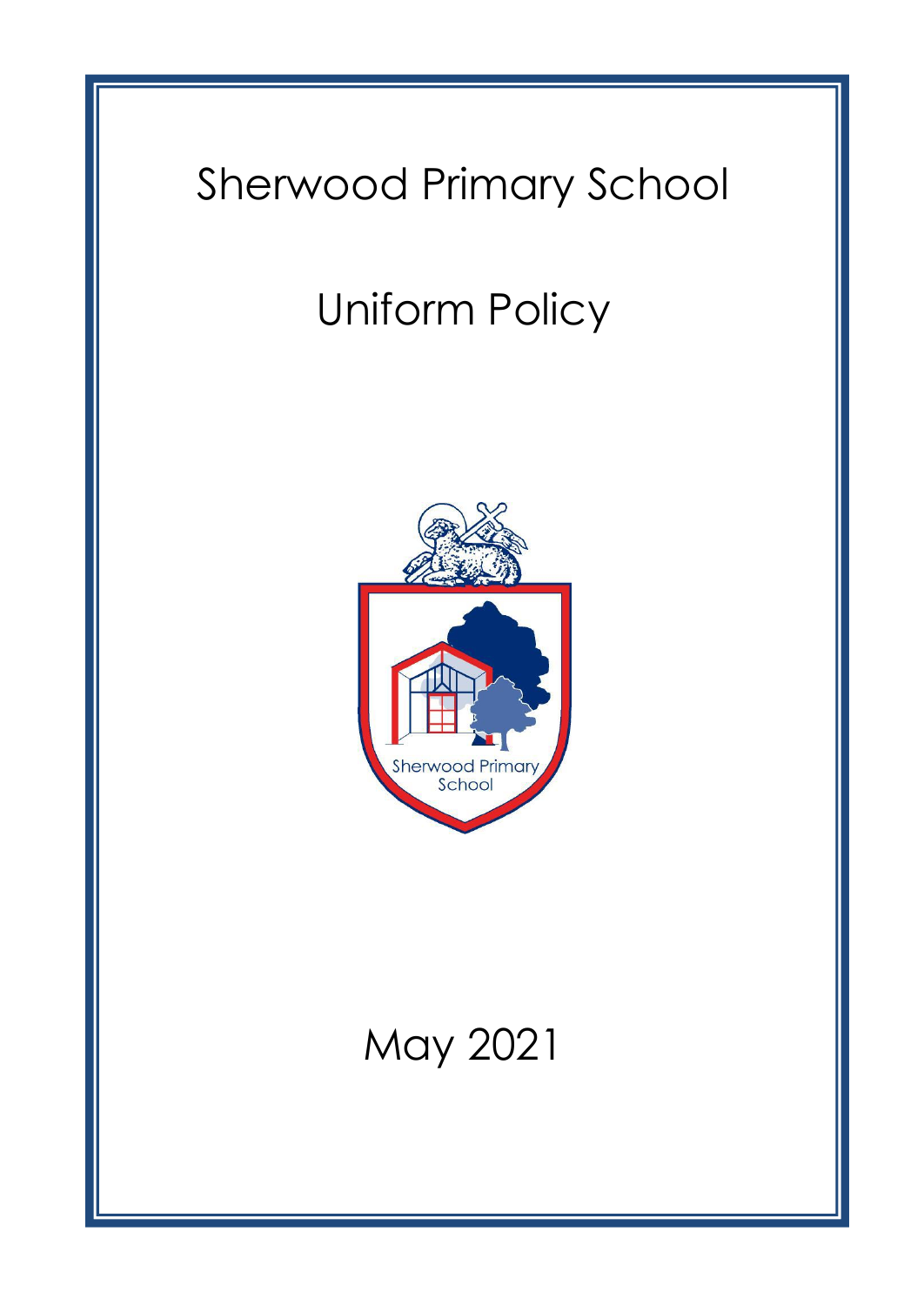# **1 Introduction**

**1.1** A high standard of personal appearance is expected of all members of the school community at all times and the uniform policy for pupils plays a key part in helping us to achieve this. We are proud of our school uniform and encourage children to also feel proud of belonging to Sherwood Primary School. We positively encourage our children to take responsibility for their personal appearance.

# **2 Aims and objectives**

- **2.1** It is our school policy that all children wear school uniform when attending school, or when participating in a school organised event outside normal school hours, with the notion that School Uniform:
	- promotes a sense of pride in the school;
	- engenders a sense of community and belonging towards the school;
	- is practical and smart;
	- identifies the children with the school;
	- prevents children from coming to school in fashion clothes that could be distracting in class;
	- makes children feel equal to their peers in terms of appearance;
	- is regarded as suitable wear for school and good value for money by most parents;
	- is designed with health and safety in mind.

# **3 Jewellery**

**3.1** On health and safety grounds we do not allow children to wear jewellery in our school. Parents are requested to ensure that earrings can be removed for school.

# **4 Hair**

- **4.1** Pupils are permitted to wear small, simple hair accessories but these must be in keeping with the school uniform colours. Long hair must be tied back at all times.
- **4.2** The school does not permit children to have 'extreme' haircuts that could serve as a distraction to other children.

# **5 Footwear**

**5.1** The school wants all children to grow into healthy adults. We believe that it is dangerous for children to wear shoes that have platform soles or high heels, so we do not allow children to wear such shoes in our school. All pupils are asked to wear a pair of flat black school shoes all year round.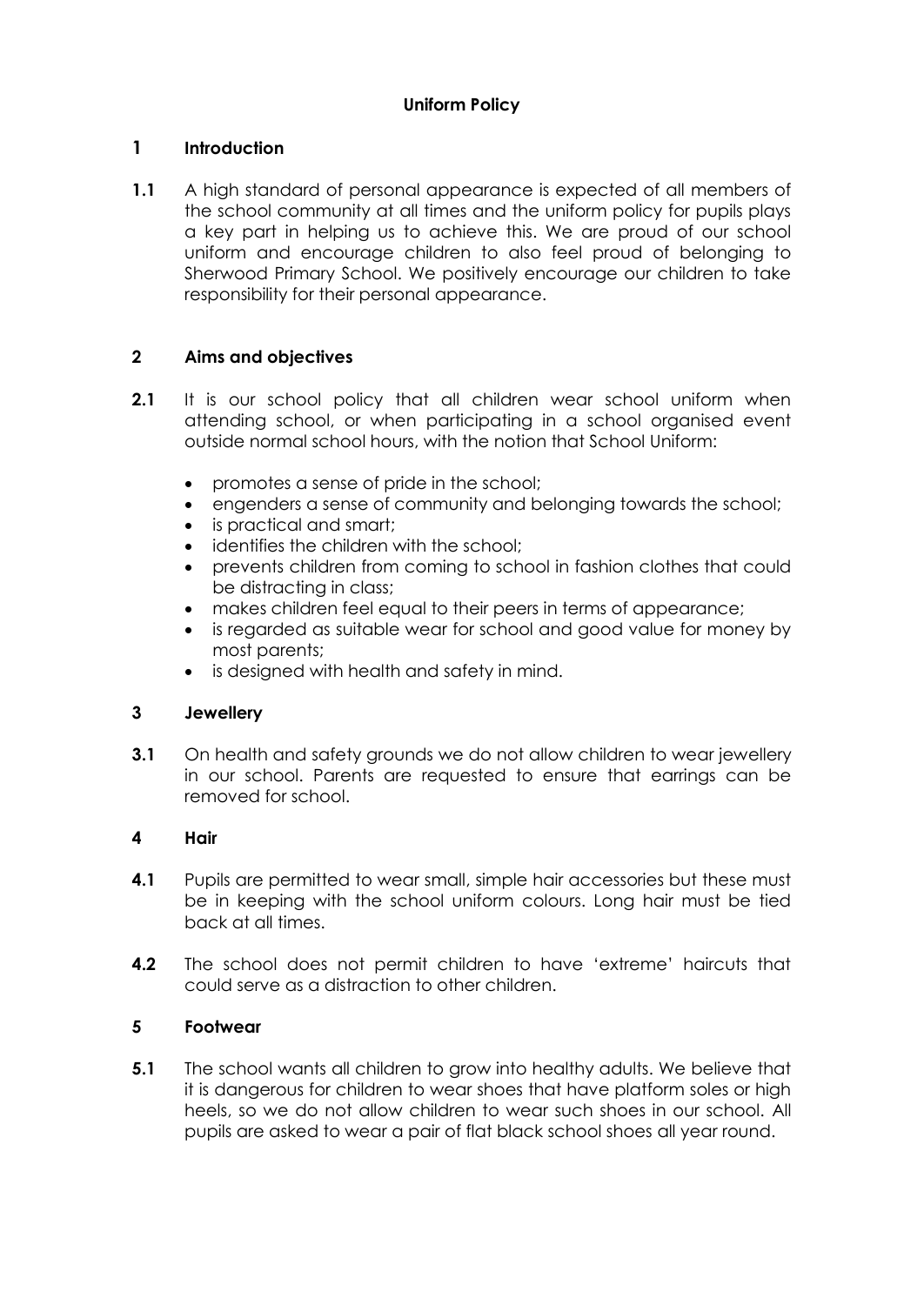# **6 The role of parents**

- **6.1** We ask all parents who send their children to our school to support the school uniform policy. We believe that parents have a duty to send their children to school correctly dressed and ready for their daily schoolwork. One of the responsibilities of parents is to ensure that their child has the correct uniform, and that it is clean and in good repair.
- **6.2** If any parent would like the school to modify the uniform policy, they should make representation, in the first instance, to the headteacher. The school welcomes children from all backgrounds and faith communities. If there are serious reasons, for example on religious grounds, why parents want their child to wear clothes that differ from the school uniform, the school will look sympathetically at such requests.

#### **7 The role of governors**

- **7.1** The governing body supports the headteacher in implementing the school uniform policy. It considers all representations from parents regarding the uniform policy and liaises with the headteacher to ensure that the policy is implemented fairly and with sensitivity.
- **7.2** It is the governors' responsibility to ensure that the school uniform meets all regulations concerning equal opportunities.
- **7.3** Governors ensure that the school uniform policy helps children to dress sensibly, in clothing that is hardwearing, safe and practical.

#### **8 Monitoring and review**

- **8.1** The governing body monitors and reviews the school uniform policy through its committee work by:
	- considering, with the headteacher, any requests from parents for individual children to have special dispensation with regard to school uniform;
	- requiring the headteacher to report to the governors on the way the school uniform policy is implemented.

# **School Uniform Policy**

Signed (Headteacher):

Signed (On behalf of the Governing Body):

Date: June 2021

Review Date: June 2023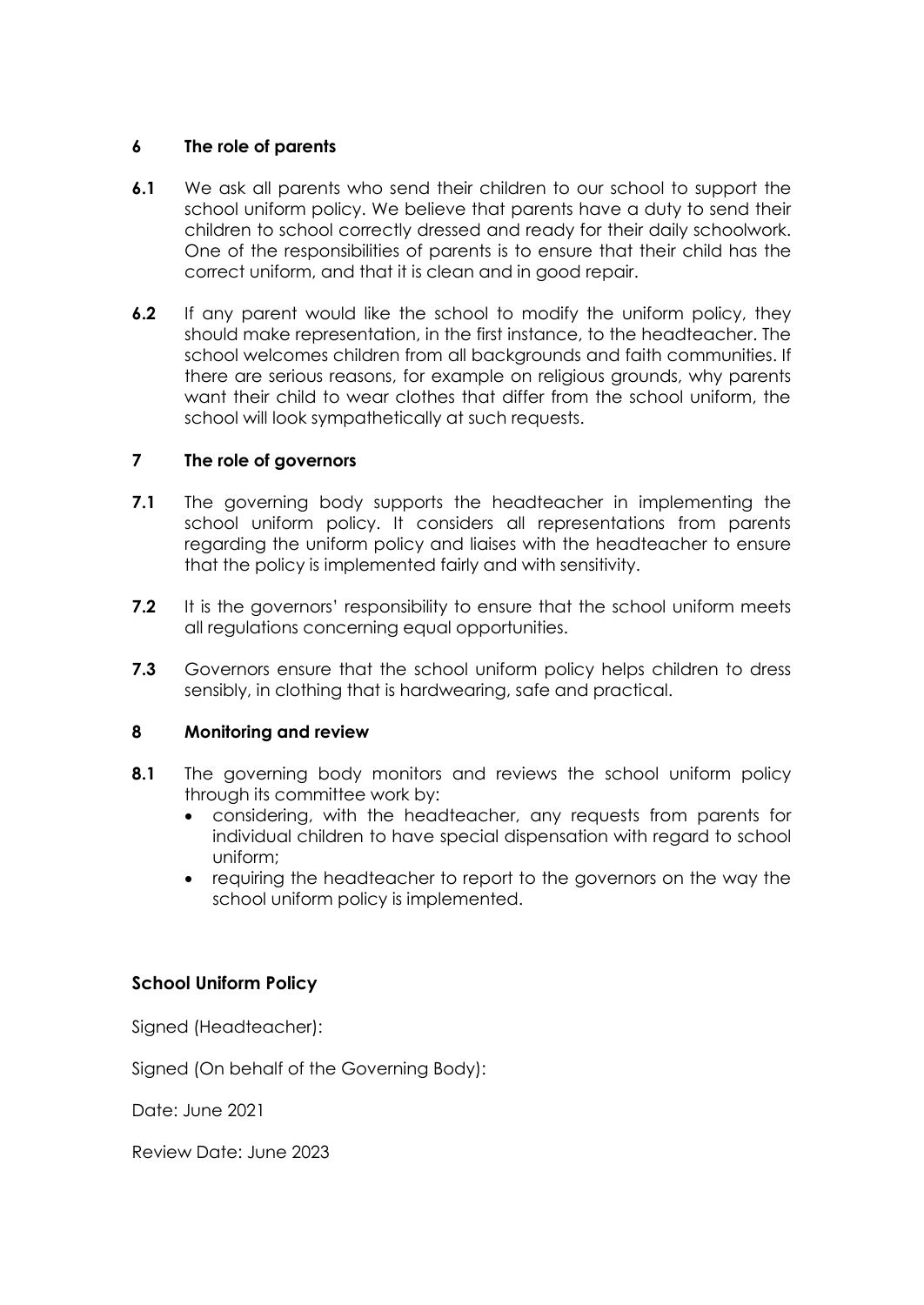# Uniform Overview

### **Autumn and Spring Term Uniform for all pupils**

- Royal blue Sherwood School V-necked sweatshirt or cardigan
- Grey long or short trousers
- Grey pinafore dress or grey skirt
- White shirt or blouse
- Red and royal blue tie
- Footwear Black shoes. In the interest of Health and Safety, boots, strappy sandals and trainers are not allowed, unless for medical reasons.

#### **Summer Term Uniform (optional)**

- Blue gingham dress
- White polo shirts and short grey trousers

#### **Book bags**

Children in Foundation, Year 1 and Year 2 require a blue Sherwood School book bag. Children in Year 3-6 are welcome to use a small rucksack to carry their books and belongings.

# **Physical Education Uniform EYFS, Year 1 and Year 2**

All children in EYFS, Year 1 and Year 2 require a PE kit in School every day. It should be kept in a material pump bag with your child's name clearly labelled

on the outside.

- Sherwood School White and Blue Contrast PE t-shirt
- Royal blue shorts
- Black pumps
- A plain navy tracksuit for colder weather (Year 1 and Year 2 only)

#### **Physical Education Uniform Year 3 - Year 6**

All children in Key Stage 2 are asked to attend School in their PE Kit on the

day(s) of Physical Education.

All pupils in Key Stage 2 require:

- Sherwood School tracksuit (available to order through ParentPay)
- Sherwood School White and Blue Contrast PE t-shirt
- Royal blue shorts
- Pair of Trainers